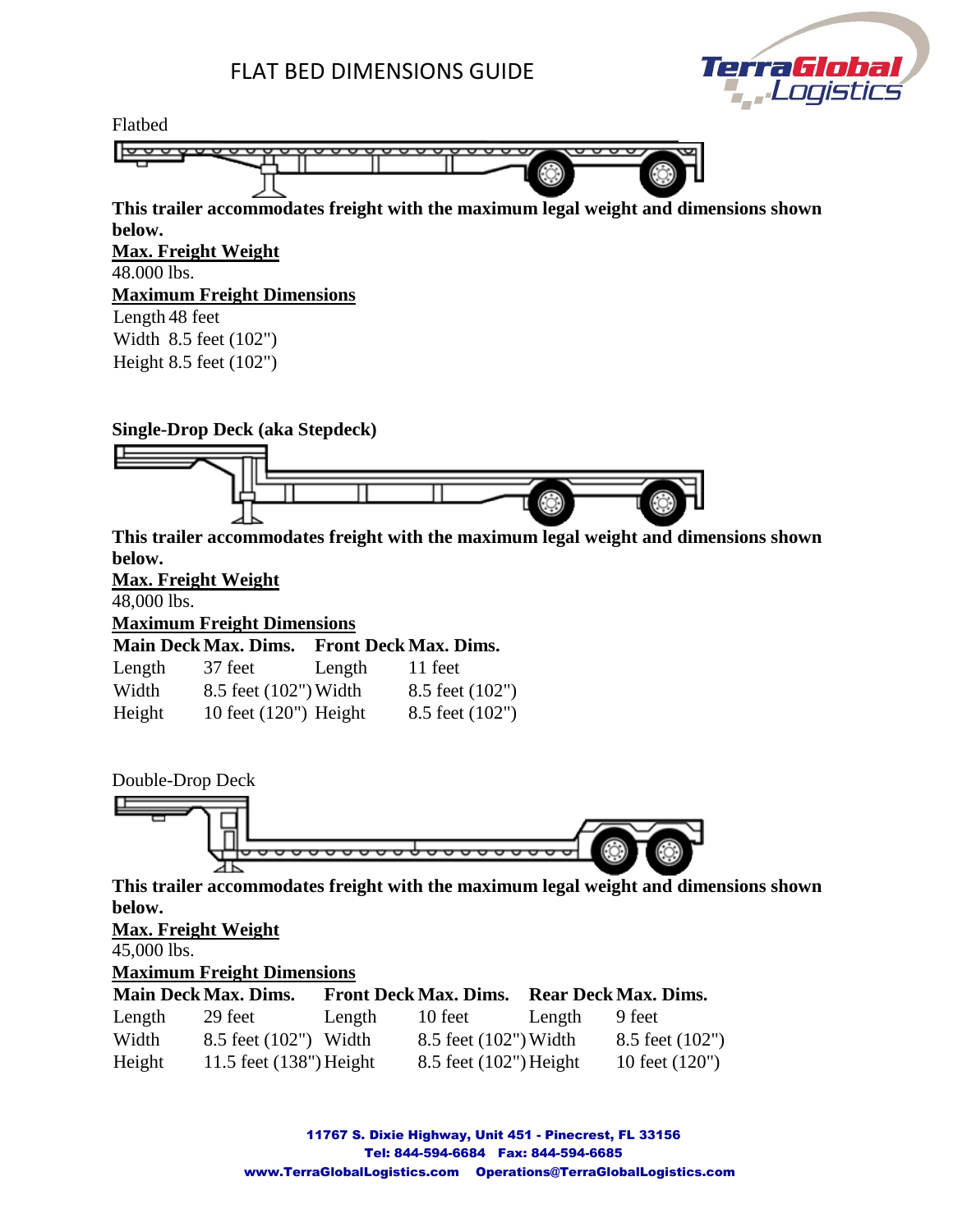### FLAT BED DIMENSIONS GUIDE



Double-Drop w/Detachable Deck (aka Lowboy, RGN)



**This trailer accommodates freight with the maximum legal weight and dimensions shown below.**

**Max. Freight Weight**

44,000 lbs.

**Maximum Freight Dimensions**

|        | <b>Main Deck Max. Dims.</b> |        | <b>Front Deck Max. Dims.</b> |        | <b>Rear Deck Max. Dims.</b> |
|--------|-----------------------------|--------|------------------------------|--------|-----------------------------|
| Length | 29 feet                     | Length | 10 feet                      | Length | 9 feet                      |
| Width  | 8.5 feet (102") Width       |        | 8.5 feet (102") Width        |        | 8.5 feet $(102")$           |
| Height | 12 feet $(144)$ Height      |        | 8.5 feet (102") Height       |        | 10 feet $(120")$            |

Enclosed Box Trailer (aka Dry Van)



45,000 lbs.